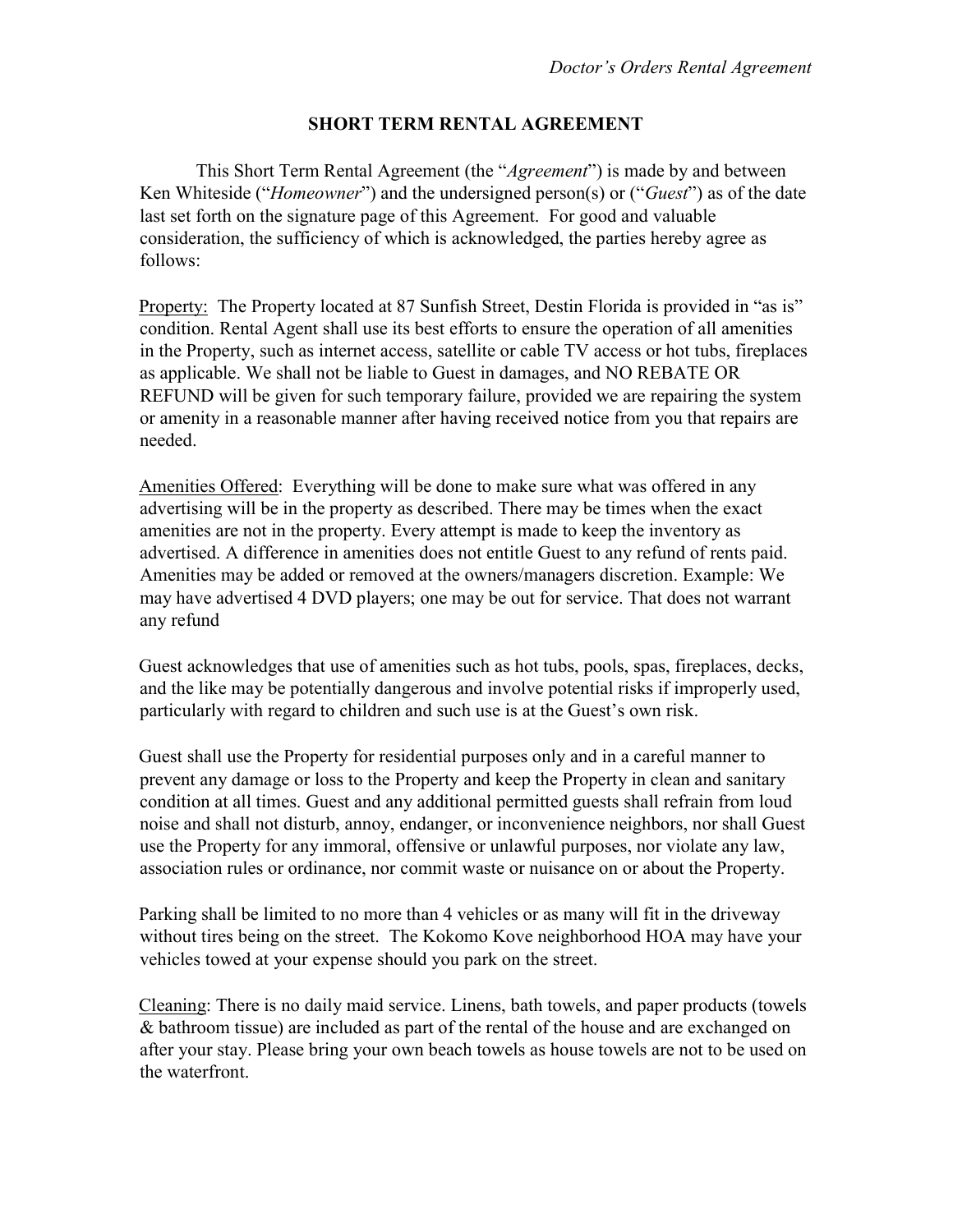Rental Party: Guest agrees that no more than 14 persons shall be permitted on the Property at any time during the Rental Term, all of whom shall comply with the conditions and restrictions imposed upon Guest under this Agreement. An additional charge or \$50 per person per night for guests in addition to \$200 will be assessed.

Rental Rules: Guest agrees to abide by the Rental Rules attached as Exhibit A at all times while at the property and shall cause all members of the rental party and anyone else Guest permits on the property to abide by the following rules at all times while at the property.

Default: If Guest should fail to comply with the conditions and obligations of this Agreement, guest shall surrender the Property, remove all Guest's property and belongings and leave the Property in good order and free of damage. No refund of any portion of the Total Rental Fee shall be made and if any legal action is necessary, the prevailing party shall be entitled to reimbursement from the other party for all costs incurred.

Assignment or Sublease: Guest shall not assign or sublease the Property or permit the use of any portion of the Property by other persons who are not family members or guests of the Guest and included within the number of and as permitted occupants under this Agreement.

Access: Guest shall allow Homeowner access to the property for purposes of repair and inspection. Homeowner shall exercise this right of access in a reasonable manner.

Cancellation Policy: If Guest wishes to cancel his/her reservation, the deposit will be refunded as follows:

If the reservation is made Prior to Feb  $1<sup>st</sup>$  of the same year -

100% if cancelled 60 days prior to the Check-in Date

If the reservation is made on or After Feb  $1<sup>st</sup>$  of the same year -

100% if cancelled 30 days prior to the Check-in Date 50% if cancelled 15-30 prior to the Check-in Date

By my signature below, I hereby give permission to charge my credit card for the amounts above. I agree that all rental monies are non-refundable per cancellation policy above.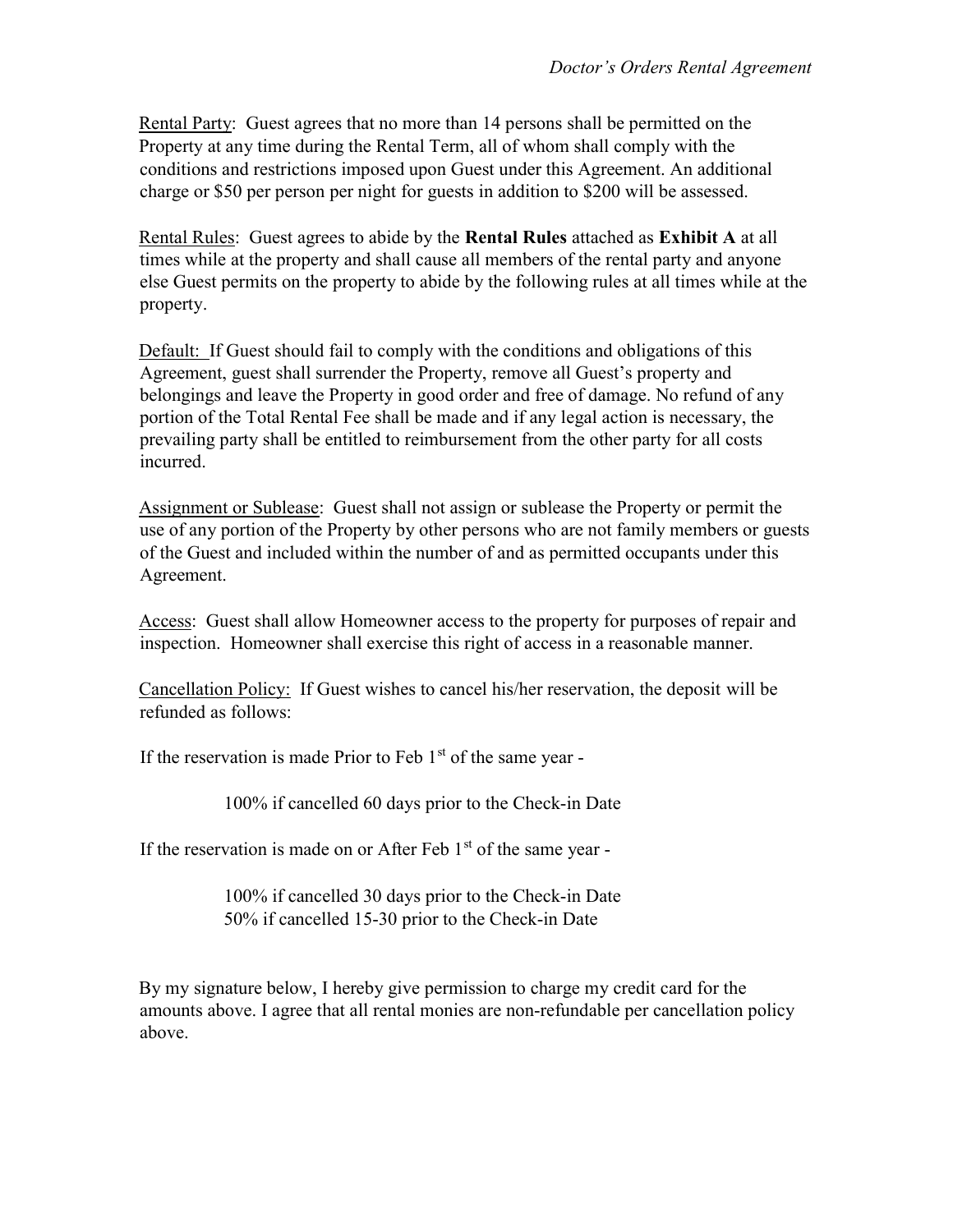During the spring break season for the months of March and April, we may select responsible groups of young adults over the age of 21. If you are a group under the normal age requirement of 25 renting from us during spring break, you must agree and adhere to the additional rules in Exhibit B and list each guest there. Doctor's Orders is in a well-kept family oriented neighborhood. We have this policy to discourage our guests from utilizing our house for party activities. Other times of the year, only one adult is required.

| Adult Guest 1 over 25 years of age |                                                                                                                        |
|------------------------------------|------------------------------------------------------------------------------------------------------------------------|
|                                    |                                                                                                                        |
|                                    |                                                                                                                        |
|                                    | The parties agree to the terms of this Short Term Rental Agreement, as evidenced by the<br>signatures set forth below. |
| Homeowner                          | Guest:                                                                                                                 |
| helskeld                           |                                                                                                                        |
| Name (print) Ken Whiteside         | the control of the control of the control of the control of the control of the control of                              |
|                                    |                                                                                                                        |
| Date: December 4, 2018             | Date:                                                                                                                  |
| Phone $#$ (during stay):           | Phone $#$ (during stay):                                                                                               |
| 1-866-331-5557                     |                                                                                                                        |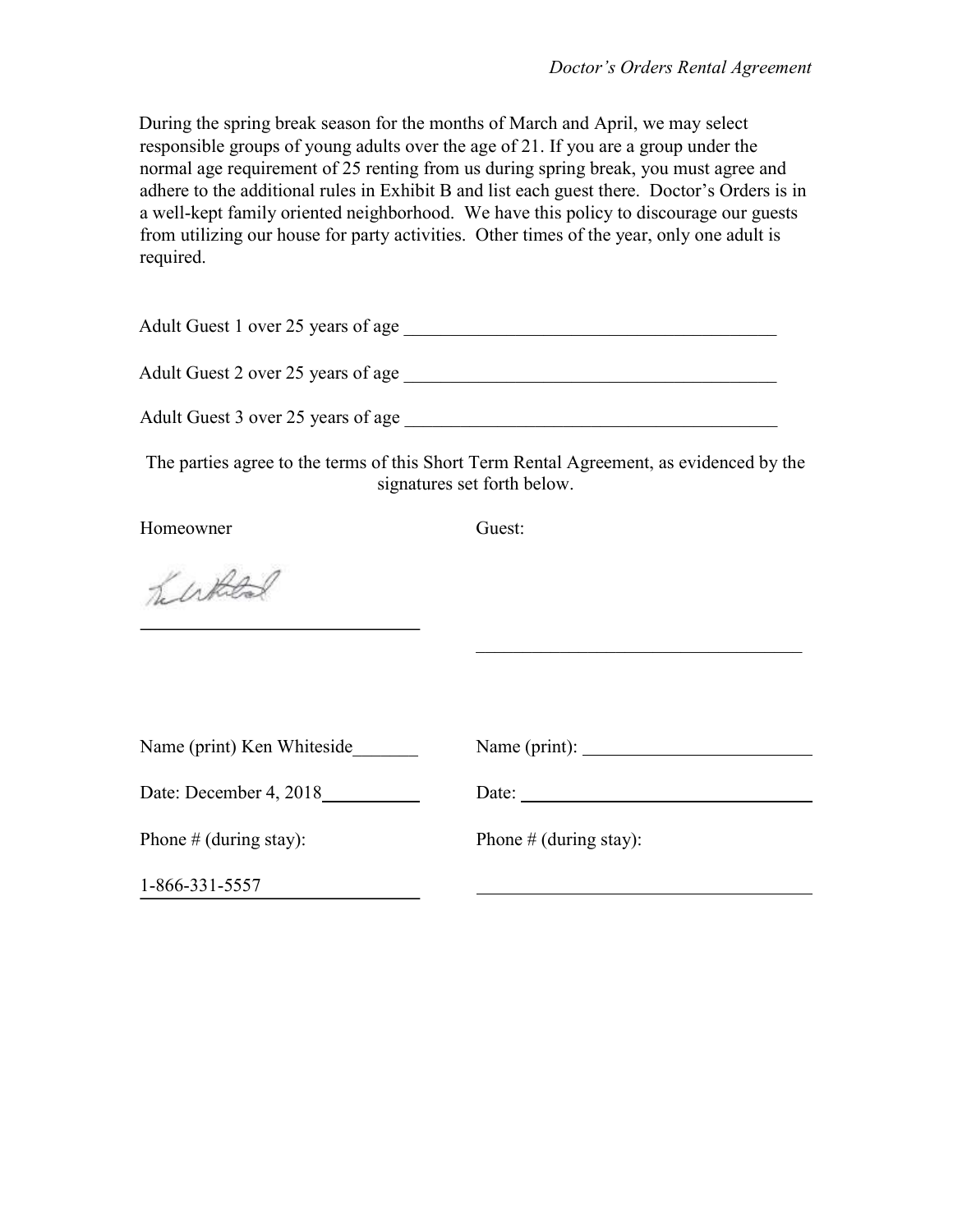## Exhibit A

### RENTAL RULES

- 1. Smoking is NOT allowed.
- 2. People other than those in the Guest party set forth above may not stay overnight in the property. Any other person in the property is the sole responsibility of Guest.
- 3. All of the units are privately owned; the owners are not responsible for any accidents, injuries or illness that occurs while on the premises or its facilities. The Homeowners are not responsible for the loss of personal belongings or valuables of the guest. By accepting this reservation, it is agreed that all guests are expressly assuming the risk of any harm arising from their use of the premises or others whom they invite to use the premise.
- 4. Keep the property and all furnishings in good order
- 5. Only use appliances for their intended uses
- 6. PETS are permitted only with prior approval and the **Pet Addendum** must be completed.
- 7. Storms:

If there is a storm or hurricane, no refunds will be given unless:

- The state or local authorities order mandatory evacuations in a "Tropical Storm/Hurricane Warning area" and/or
- A "mandatory evacuation order has been given for the Tropical Storm/Hurricane Warning" area of residence of a vacationing guest.
- The day that the authorities order a mandatory evacuation order in a "Tropical Storm/Hurricane Warning," area, we will refund:
	- Any unused portion of rent from a guest currently registered;
	- Any unused portion of rent from a guest that is scheduled to arrive, and wants to shorten the stay, to come in after the Hurricane Warning is lifted; and
	- Any advance rents collected or deposited for a reservation that is scheduled to arrive during the "Hurricane Warning" period.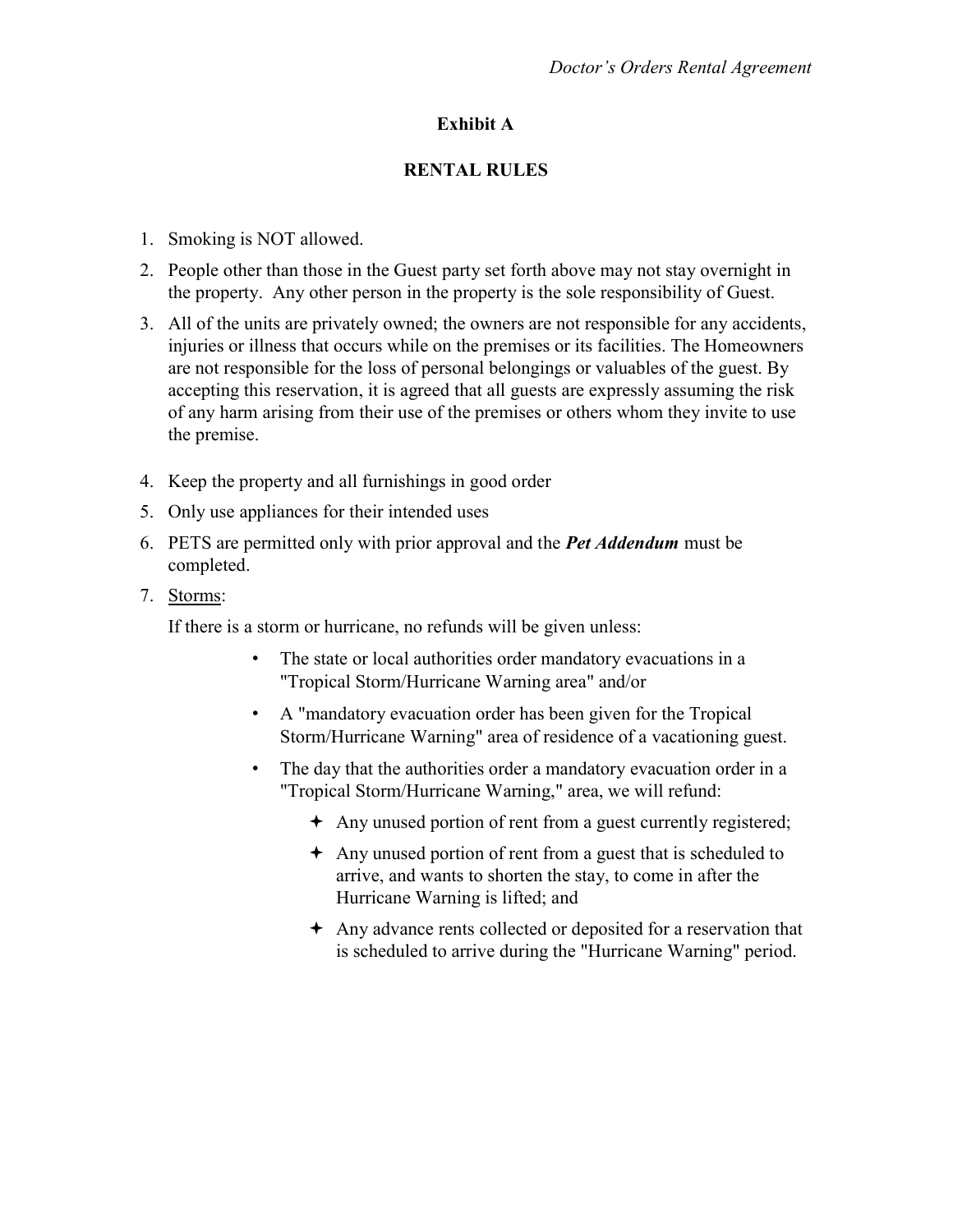# Exhibit B

## SPRING BREAK RENTAL RULES

- 1. We will need each person to text me a pic of their license. Only these 14 can stay in the home. Please list the guest below and send a text message with each driver's license to match to 678-907-0385.
- 2. Only 4-5 vehicles will fit in the driveway and there is no parking on the street.

We will be sending a representative by to inspect the house during your stay. If they find more people staying there or signs of a party being held there, they have the right to make you to leave and forfeit what you have paid. This may be any day of your stay between 10am and 6pm. If they see cars lining the street, they are likely to stop. They should not find 10 people in the pool and another 10 in the house. Max capacity is 14. This agreement is for your specific group only! If they find signs of additional people staying such as blow up mattresses, you are in violation of this agreement and can be made to leave. If they came around noon, they should not find people inside, unable get up due to their state (Hung Over).

- **3.** The neighbors are friends, and should they contact us complaining of too many people or too much disturbance, we reserve the right to make you leave and forfeit what you have paid.
- 4. Should the police have to come to the house for a party or disturbance of any kind, we reserve the right to make you leave and forfeit what you have paid.
- **5.** We have some very nice electronics in the house and are going to require a \$1800.00 performance deposit to hold in case of any damages (\$300 is on your invoice, and \$1500 needed to be sent certified funds. You will need to mail this to us within a month prior to your stay and the funds will stay in our account until we verify no damage has happened to the house. Mail the damage deposit in either Money Order or Cashier's check to Ken Whiteside 4700 Wynnmeade Ln, Lilburn, GA 30047.

We sincerely hope none of these things will happen and feel if you are responsible young adults they will not. Doctor's Orders can be a great vacation spot this year and in the future if you respect these rules.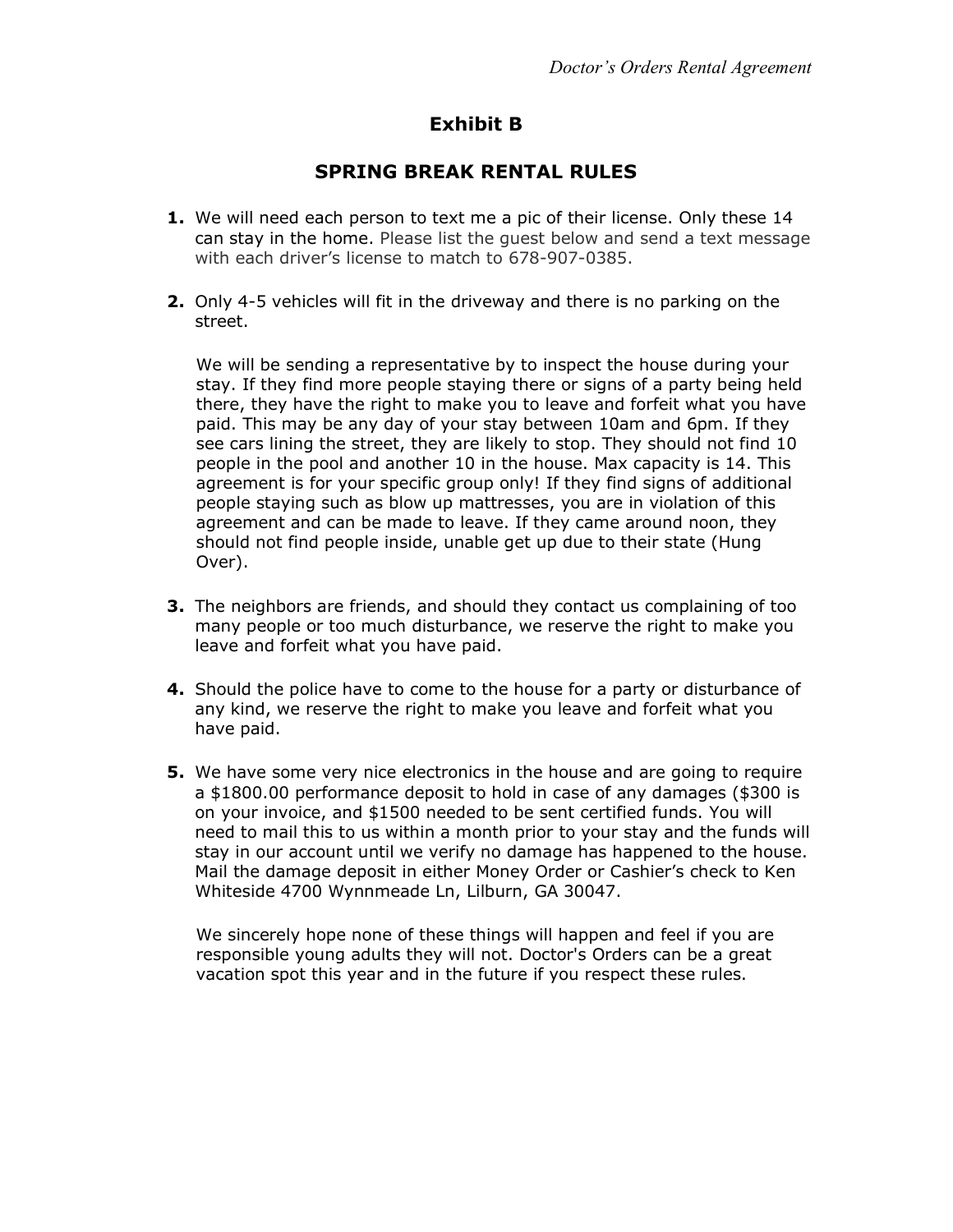| <b>Total Number of Guests</b><br><u> 1980 - Andrea Albert III, martin a</u> |  |
|-----------------------------------------------------------------------------|--|
|                                                                             |  |
| Guest 2 over 21 years of age                                                |  |
|                                                                             |  |
|                                                                             |  |
| Guest 5                                                                     |  |
| Guest 6                                                                     |  |
| Guest 7                                                                     |  |
| Guest 8                                                                     |  |
| Guest 9                                                                     |  |
| Guest 10                                                                    |  |
| Guest 11                                                                    |  |
|                                                                             |  |
|                                                                             |  |
|                                                                             |  |